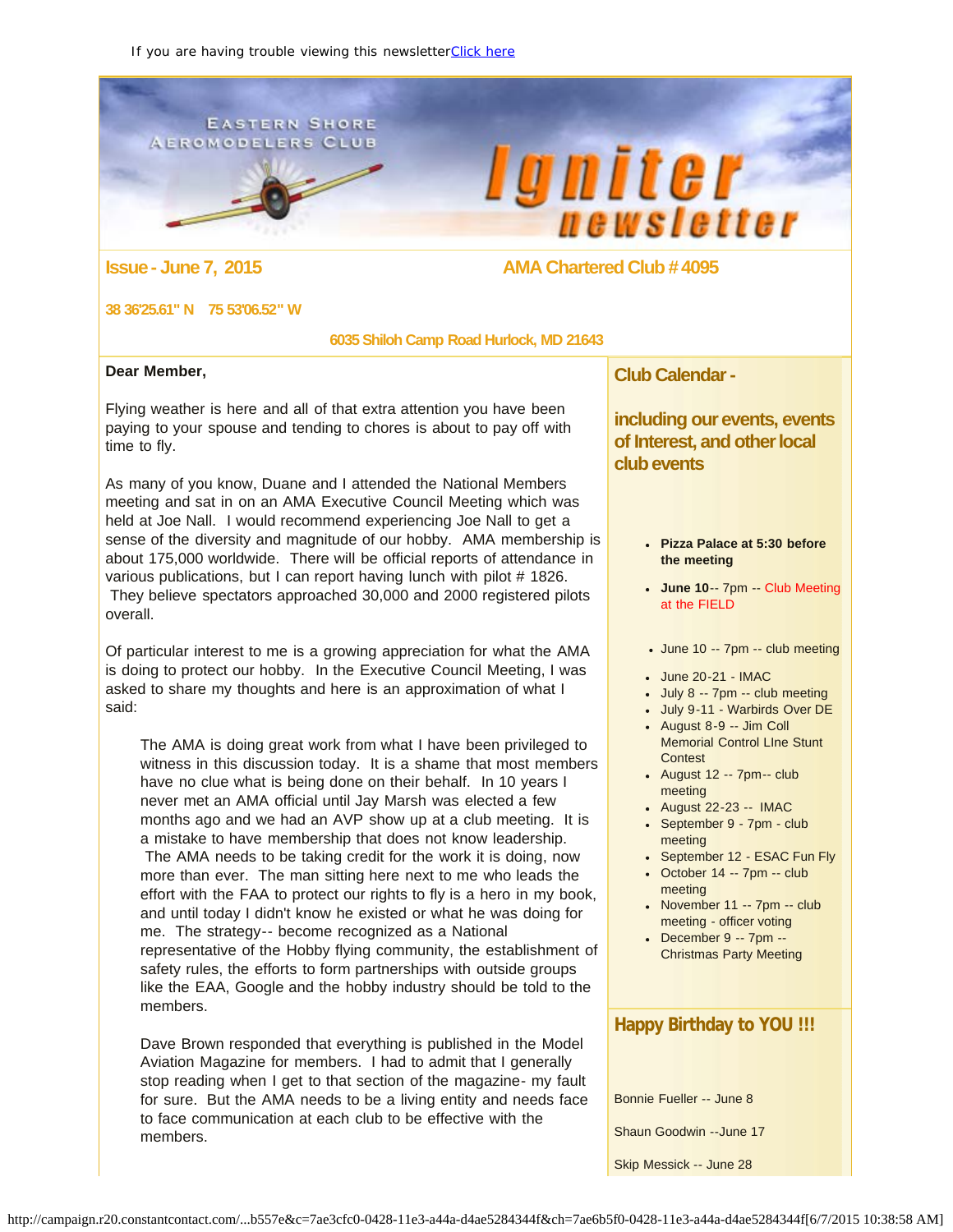So, I am asking y'all to do what I haven't been doing - read the dull portions of your MA magazine and become informed. There is a full on assault out there which could impact our rights to fly at our field or anywhere else. The debate about including 'drones' or not is already concluded. If the AMA does not represent the entire hobby flying public, then why would the FAA bother to deal with us? It is be so much easier to ban flying and make criminals out of anyone who flies without a pilots license, than to focus on those idiots who fly unsafely. When the AMA asked for member comment the first time, members responded with about 30,000 comments. When the FAA started with their interpretive ruling, the member comments were in the 5,000-8,000 comment range. The only way to deal in the political world is to become informed and respond every time our toes are stepped on. Politicians do pay attention to voters and we represent enough voters to make a difference. I am encouraged with what I heard going on with our leadership - I still wish they would make some time to let us know what they are doing for us. As Dad used to say, "It is hard to complain about the food when you know the cook."

See you at the field-

#### **Jack Upchurch**



**spectators at the flightline**

Bob Snead -- June 28

James Stewart -- June 28

### **Club Officer Contacts**

Pres/ Newsletter Editor Jack Upchurch 410-310-2007

V President Duane Lundahl 410-822-2486

Safety Officer George Fox 410-221-7584

Treasurer/ Membership Coordinator Jack Rosemere 410-330-4663

Instruction Coordinator Eric Johansen 410-463-0926

Field Marshall Skip Messick 443-521-2939

**Our local Hobby shop:** Members are encouraged to support our two local hobby stores:

Hobby Stop in Seaford.

Hobby Town in Easton. Located at 106 Marlboro Ave, Easton (in the Ledo Pizza / Rita's strip)

410-822-7801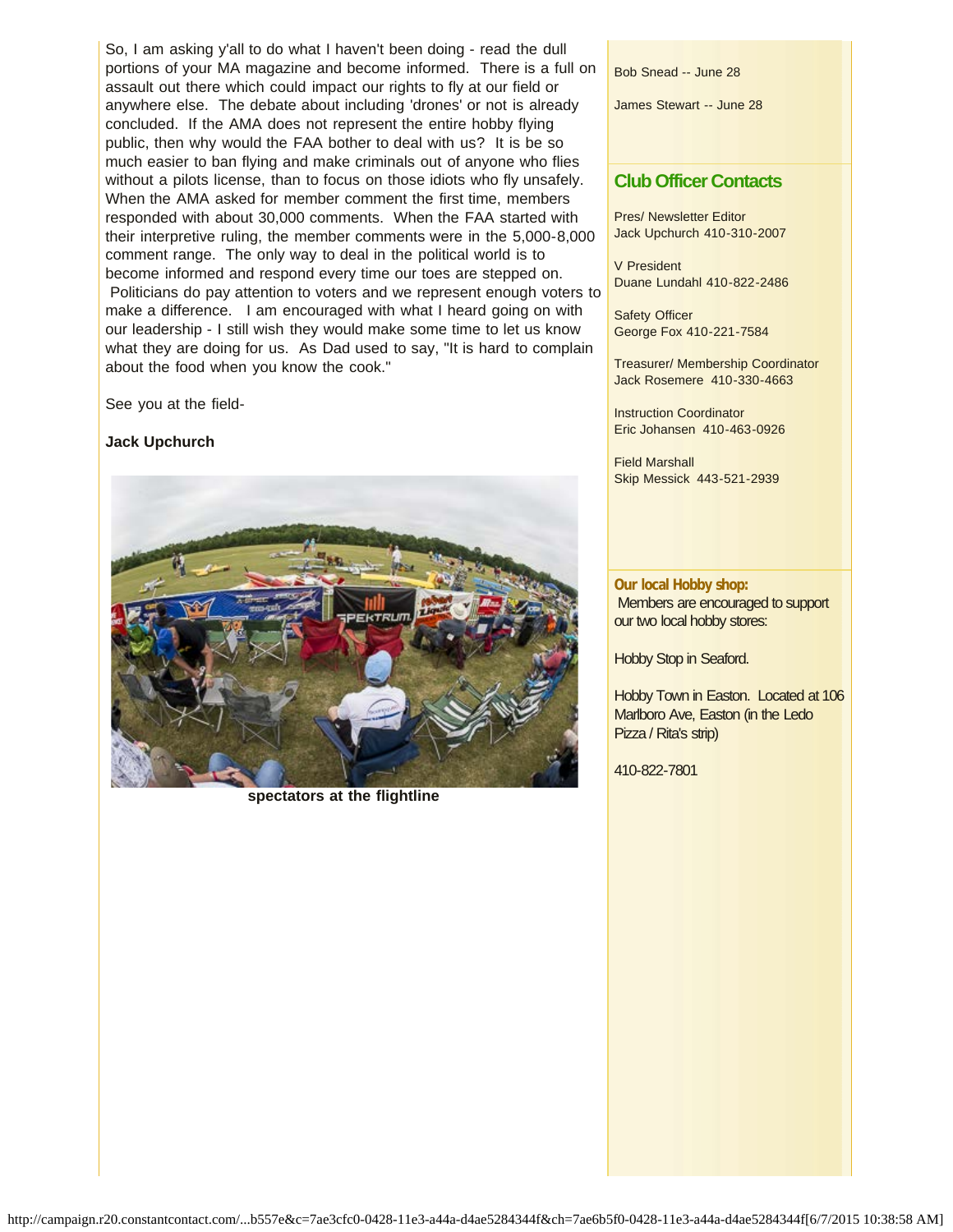

**lunch demo hovering turbine**



lunch demo 3 hover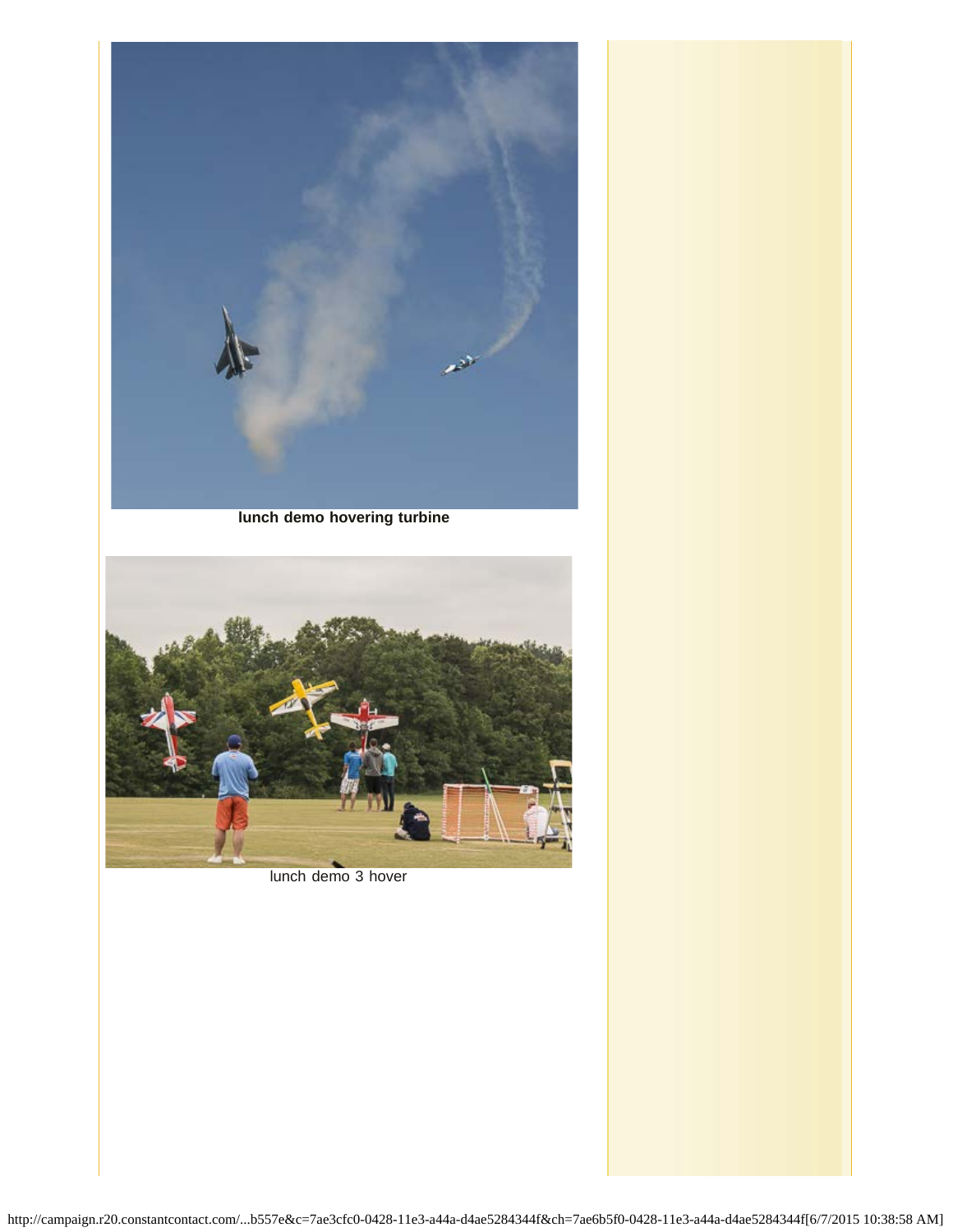

lunch demo 3d



Float fly area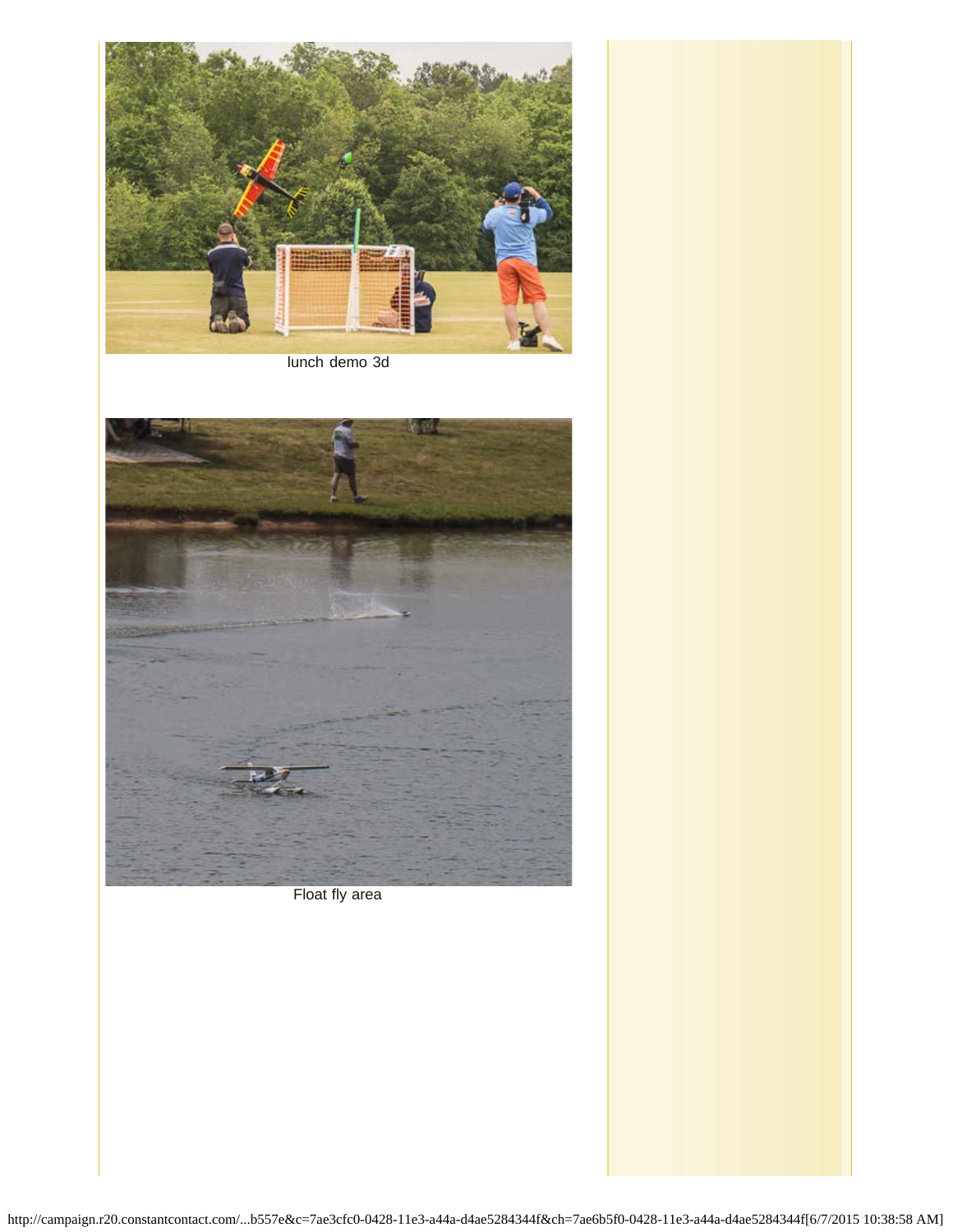

night flying



Flying without full horizontal stab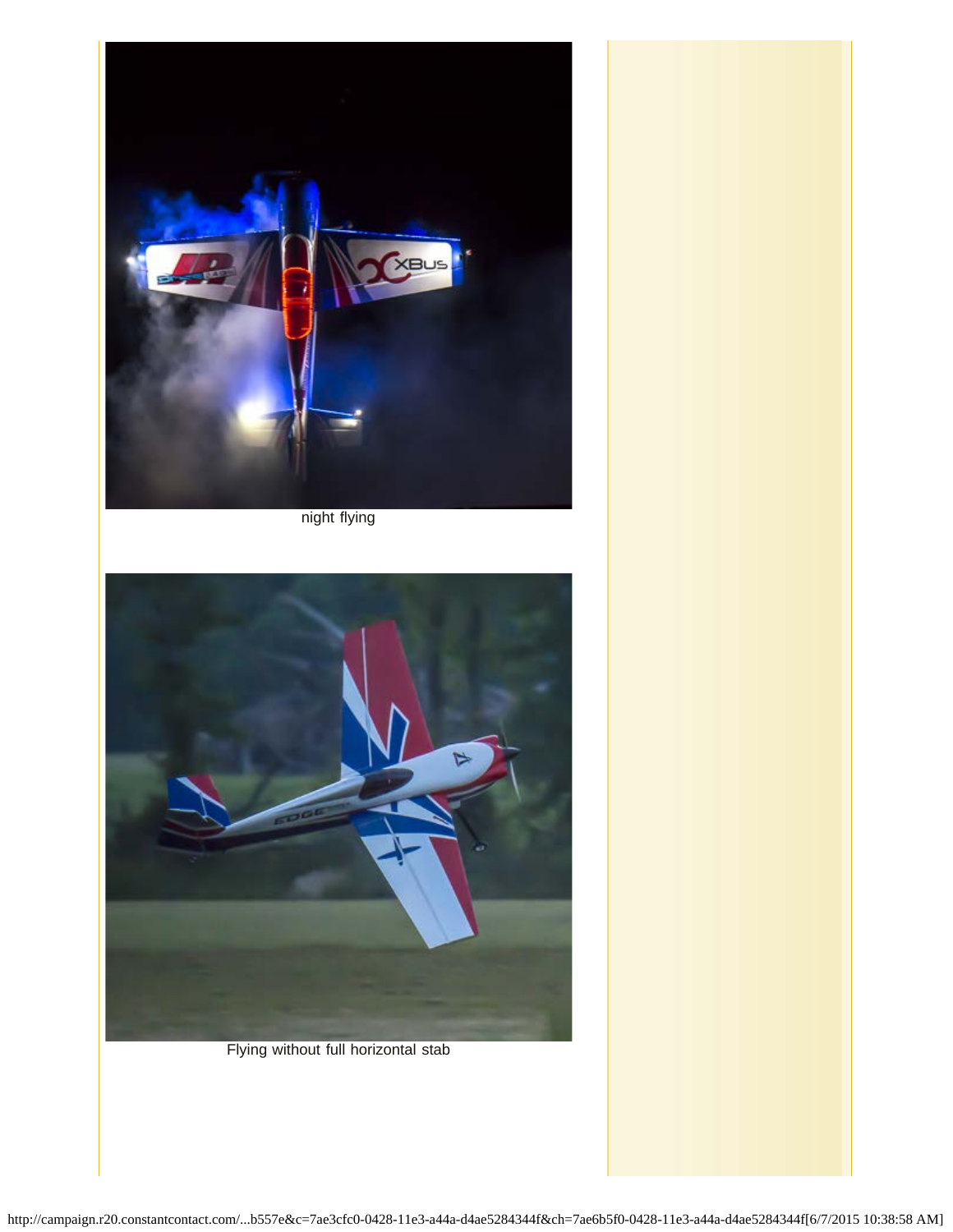

fearless leaders



AMA tent



membership meeting

# A meeting was called to order . . .

At 7 pm on May 13 at the field.